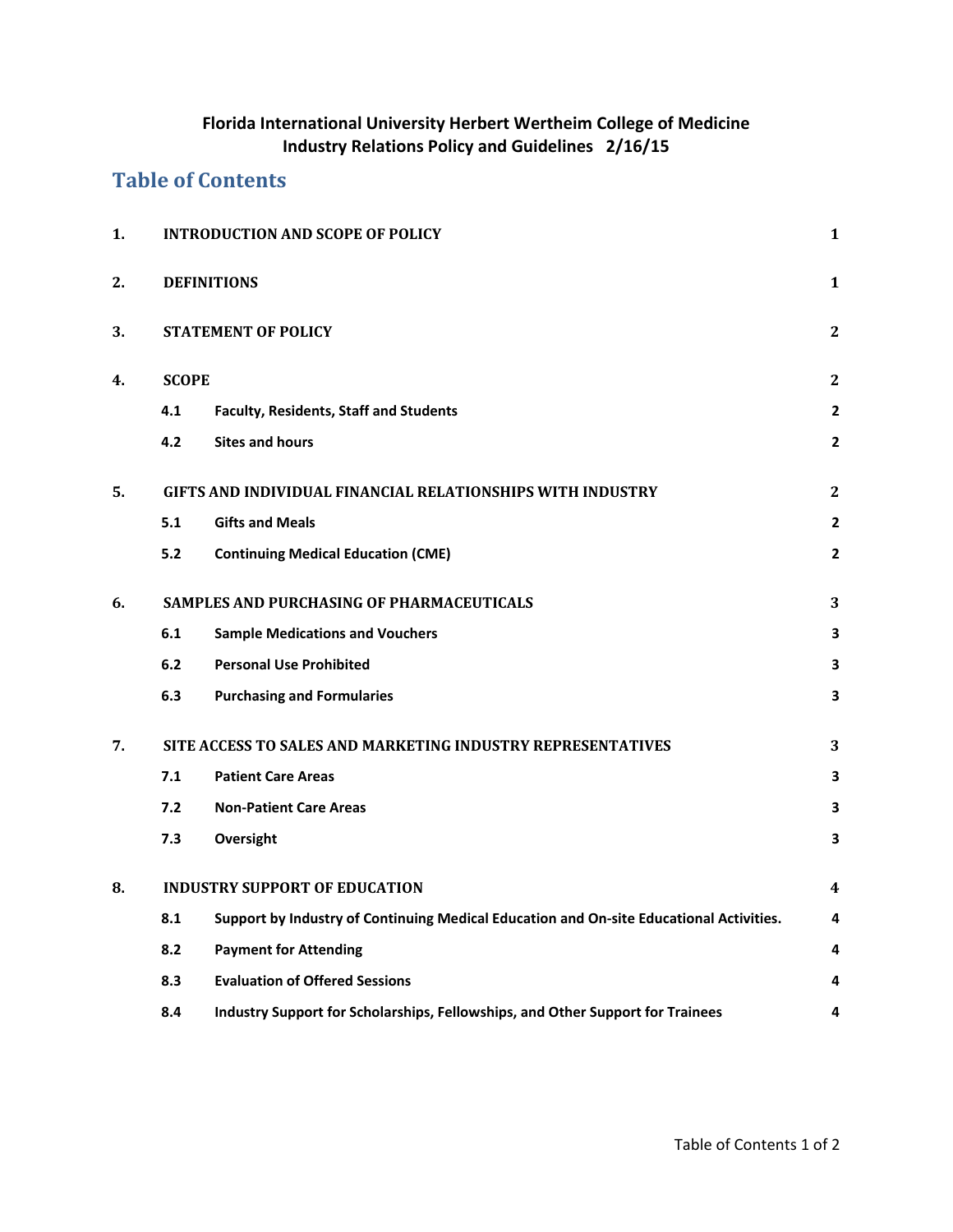| INDUSTRY CONSULTING AND OTHER OUTSIDE RELATIONSHIPS (E.G., CONSULTING, ADVISORY |  |
|---------------------------------------------------------------------------------|--|
| BOARD, SPEAKING, PUBLISHING, ATTENDING MEETINGS OR OTHER FINANCIAL INTERESTS)   |  |

|     | 9.1                 | Disclosure of Outside Arrangements Involving Industry using the University Conflict of Interest                                                                                                                                                     |   |  |
|-----|---------------------|-----------------------------------------------------------------------------------------------------------------------------------------------------------------------------------------------------------------------------------------------------|---|--|
|     |                     | <b>Review process</b>                                                                                                                                                                                                                               | 5 |  |
|     | 9.2                 | <b>Consulting or Service Agreements</b>                                                                                                                                                                                                             | 5 |  |
|     | 9.3                 | <b>Submission of Consulting Agreements</b>                                                                                                                                                                                                          | 5 |  |
|     | 9.4                 | <b>Advisory Board</b>                                                                                                                                                                                                                               | 5 |  |
|     | 9.5                 | <b>Industry-Funded Speaking Relationships, Meetings, and Publications</b>                                                                                                                                                                           | 5 |  |
| 10. |                     |                                                                                                                                                                                                                                                     | 6 |  |
| 11. |                     |                                                                                                                                                                                                                                                     | 6 |  |
| 12. | <b>PHILANTHROPY</b> |                                                                                                                                                                                                                                                     | 6 |  |
| 13. |                     | DISCLOSURE TO STUDENTS, RESIDENTS, COLLEAGUES AND PATIENTS<br>RESEARCH WITH HUMAN SUBJECTS<br><b>TRAINING OF FIU-HWCOM PERSONNEL</b><br>7<br><b>GHOSTWRITING</b><br>HWCOM CONFLICT OF INTEREST WORK GROUP (HWCOM COI WORKGROUP)<br><b>SANCTIONS</b> |   |  |
| 14. |                     |                                                                                                                                                                                                                                                     | 7 |  |
| 15. |                     |                                                                                                                                                                                                                                                     | 7 |  |
| 16. |                     |                                                                                                                                                                                                                                                     | 8 |  |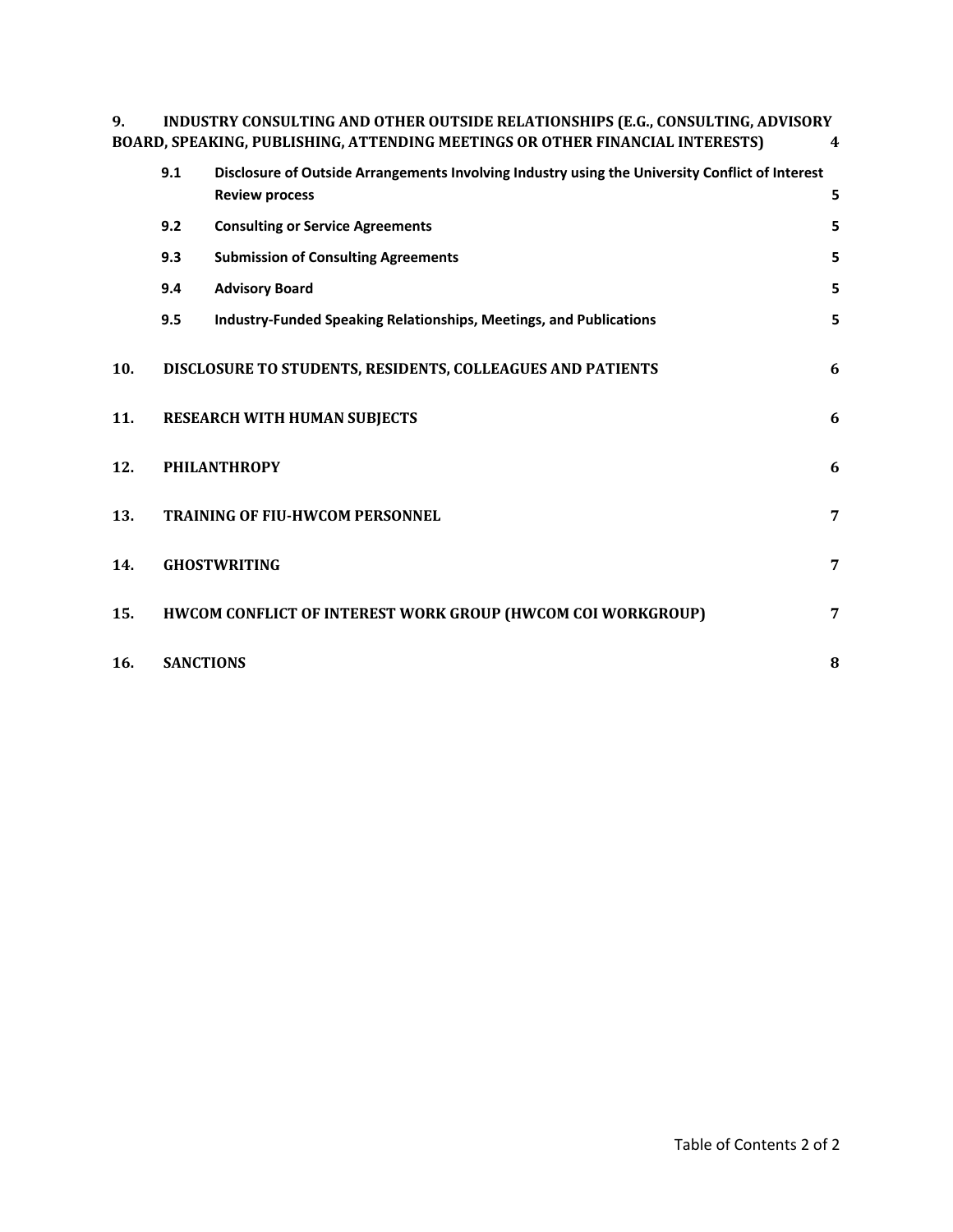# **Florida International University Herbert Wertheim College of Medicine Industry Relations Policy and Guidelines**

# **1. Introduction and Scope of Policy**

Florida International University (FIU) Herbert Wertheim College of Medicine (FIU‐HWCOM) Faculty Council created an ad hoc committee to create a policy for FIU‐HWCOM regarding Industry relations. This was composed of faculty from the FIU Health Care Network (FIU‐HCN), ethics division, general faculty, clinical department chairs, and included two medical student representatives. After reviewing existing policies at Florida medical schools and the Association of American Medical Colleges (AAMC) reports on conflicts of interest (COI) in academic medicine

https://www.aamc.org/initiatives/research/coi/, the committee created a policy to be presented to the full FIU‐HWCOM Faculty Assembly.

The FIU‐HWCOM has many opportunities to engage in professional activities with Industry that contribute to the college's mission of research, education, and clinical care. Such interaction may create perceived COI. Transparency is the key to oversight of COI and requires ongoing internal reporting and external disclosure.

Appropriate collaboration between physicians at Academic Health Centers (AHCs) and the pharmaceutical and medical device industries is necessary for the advancement of medicine; however, such interactions can also create conflicts of interest that threaten the quality of patient care.

This document outlines the FIU-HWCOM policy concerning relationships and interactions with Industry in a manner that avoids real or perceived conflicts.

### **2. Definitions**

*"HWCOM personnel*" means any employee of Florida International University (whether full‐time, part‐ time), including Other Personnel Services (OPS) employees, who have a HWCOM appointment. Academic Personnel are defined in University of Florida Regulation 7.003 and include without limitation faculty members, residents, fellows, graduate assistants and post-doctoral associates. "*Immediate family member*" means a husband or wife, birth or adoptive parent, child, or sibling; stepparent, step‐child, stepbrother, or stepsister; father‐in‐law, mother‐in‐law, son‐in‐law, daughter‐in law, brother‐in‐law, or sister‐in‐law; grandparent or grandchild; spouse of a grandparent or grandchild)

A "*gift*" is means anything of value that is given by a business or individual that does or seeks to do business with HWCOM or HCN to either the recipient or his/her immediate family members, and for which the recipient neither paid nor provided services.

"*Industr*y" means any individual or entity that sells items covered by the Medicare Medicaid or other State or federal health care program. This includes pharmaceutical companies and medical device manufacturers.

A "*Significant Financial Interest*" is a payment of \$10,000 or more (per company per FIU fiscal year).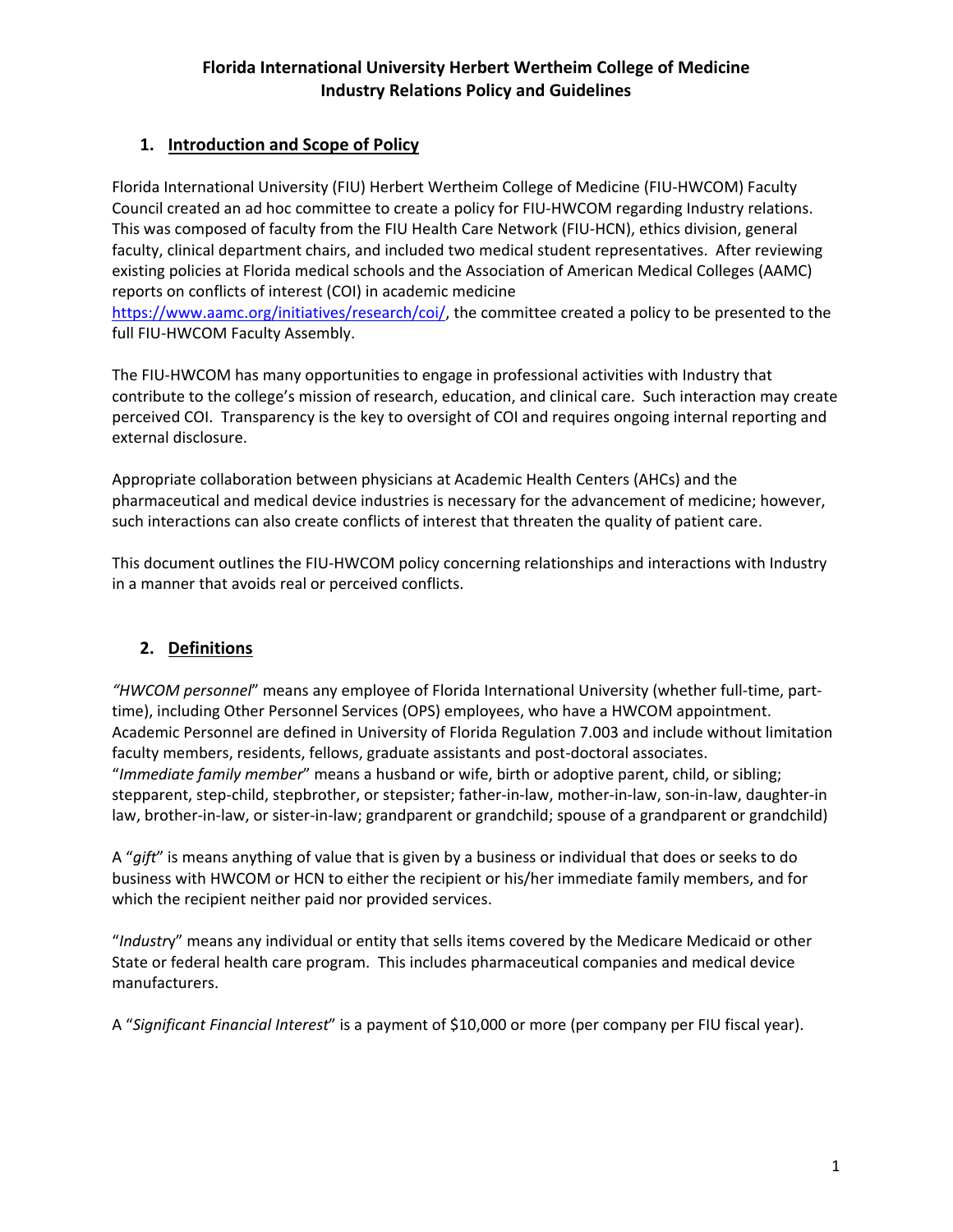# **3. Statement of Policy**

It is the policy of the FIU‐HWCOM that relationships with Industry be conducted so as to avoid real and perceived conflicts of interest. Should a conflict of interest arise, it must be addressed appropriately, as described in this policy.

## **4. Scope**

### **4.1 Faculty, Residents, Staff and Students**

This policy applies to all COM faculty, residents, staff and students. This policy does not supersede Florida International University's policy regarding the disclosure of outside activities, financial interests and conflict of interest, which is applicable to all FIU employees. It is a supplement to the FIU Conflicts of Interest/Outside Activities policy found at: http://hr.fiu.edu/index.php?name=conflict\_of\_interest

Under Florida Ethics laws, gifts to FIU faculty and staff by University lobbyists (e.g. vendors who do or seek to do business with the University) are limited to less than \$100/year per individual, if the individual is procurement employee. Gifts to University Reporting Individuals by lobbyists/vendors is prohibited.

All transfers of value to a FIU faculty or staff member must be reported to FIU through the Conflicts of Interest/Outside Activity Reporting processes.

At all times, the FIU‐HWCOM policies are subordinate to the FIU policies.

COI reports must be made for any outside compensated professional activity (such as consulting) or when the FIU faculty or staff member reasonably concludes that the proposed outside activity may create a COI.

#### **4.2 Sites and hours**

This policy addresses conduct both at FIU sites as well as off‐site activities, seven days/week, all hours.

### **5. Gifts and Individual Financial Relationships with Industry**

#### **5.1 Gifts and Meals**

FIU‐HWCOM Personnel shall not accept personal gifts from representatives of Industry, regardless of the nature or dollar value of the gift. Gifts from vendors are strictly prohibited regardless of value.

#### **5.2 Continuing Medical Education (CME)**

Provisions and materials received in connection with an educational program accredited by the Accreditation Council for Continuing Medical Education (ACCME), programs sponsored by FIU‐HWCOM Division of Continuing Medical Education (CME), or a professional society‐sponsored meeting may be accepted by FIU‐HWCOM Personnel as a part of the meeting attendance provided all attendees if items are made available to all program participants.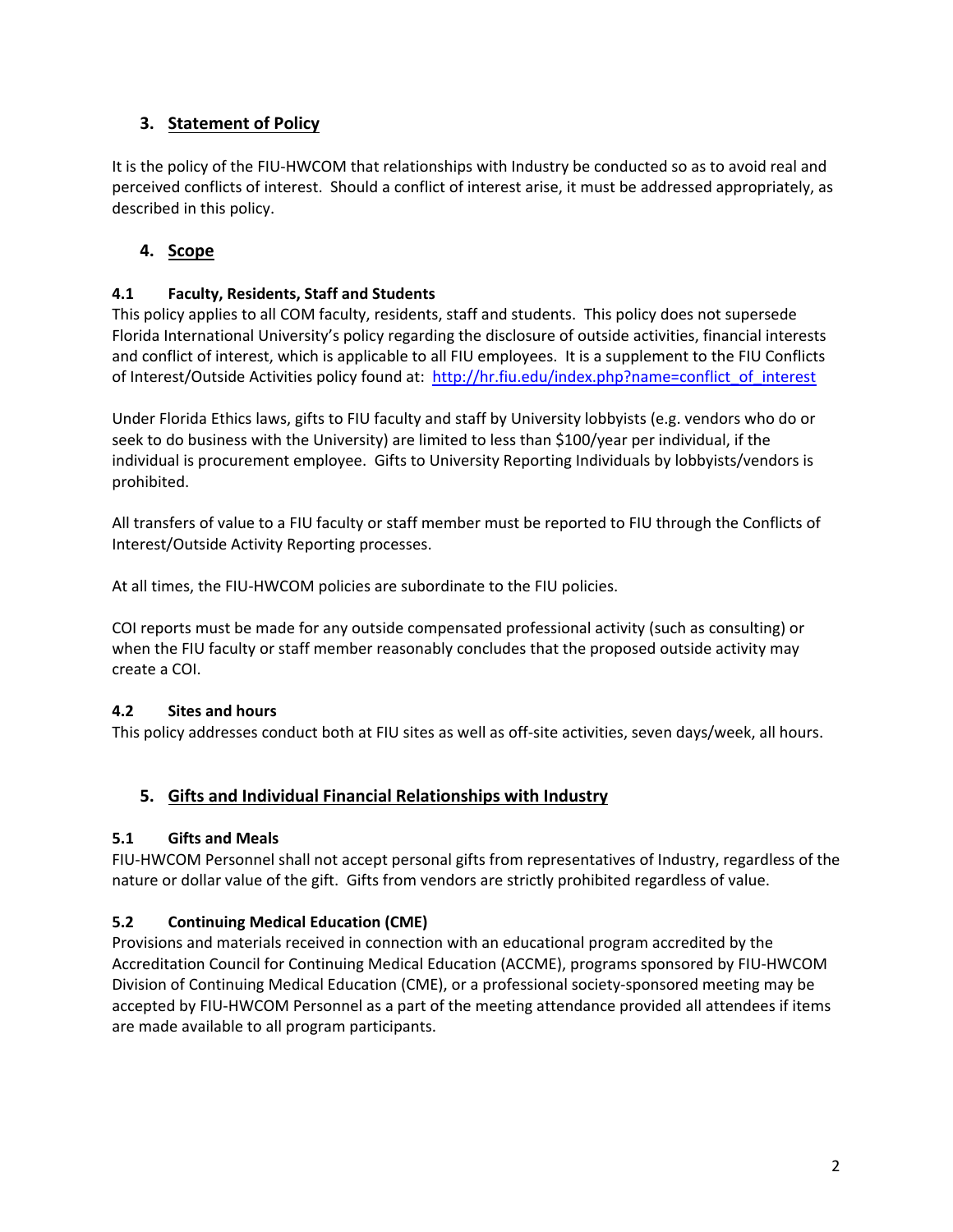# **6. Samples and Purchasing of Pharmaceuticals**

#### **6.1 Sample Medications and Vouchers**

Sample medications are not permitted in HCN managed sites. In order for patients to receive complimentary starter medications from a pharmacy of their choice, HWCOM and HCN administrative leaders may determine use of vouchers to be permissible and must develop processes for securing and distributing vouchers, including the use of logs, which must be periodically audited for adherence with the processes. Dispensing of vouchers is limited to HWCOM personnel who are a prescribing provider with active prescription privileges. If vouchers are not available, sample medications may be used in only HWCOM HHS clinical sites. Limitations on Sample medications and vouchers apply to patient care and non‐patient care areas.

#### **6.2 Personal Use Prohibited**

FIU‐HWCOM personnel may NOT accept samples of pharmaceuticals, vouchers, medical devices, or medical supplies for their personal use. Free vouchers may never be sold

#### **6.3 Purchasing and Formularies**

FIU‐HWCOM Personnel who have fiscal ties with Industry or who have immediate family members with such ties may not participate in decisions relating to purchasing of products or services provided by such companies. FIU‐HWCOM Personnel may serve as a resource for information about certain products, but if a financial COI is present, they should not participate in the actual decision with regard to expenditures.

## **7. Site Access to Sales and Marketing Industry Representatives**

### **7.1 Patient Care Areas**

Access by Sales and Marketing Industry representatives to patient care areas is permitted when:

- a. FIU‐HWCOM representative requests essential instruction in use of the equipment or device,
- b. If a specific patient is involved in the instruction of the equipment or device, a prior disclosure
- to the patient and patient authorization must be obtained.

Vendors must wear visible identification. Medical students and trainees may be included for educational purposes. These interactions must occur under the supervision of a faculty member. Industry marketing information may not be placed in patient care areas or waiting rooms.

### **7.2 Non‐Patient Care Areas**

Sales and marketing representatives are permitted in non‐clinical areas by appointment only. Appointments will normally be made for such purposes as:

a. In‐service training of personnel for research or clinical equipment or devices already purchased;

b. Evaluation of new purchases of equipment, devices, or consideration of addition of new pharmaceuticals to the medication formulary.

### **7.3 Oversight**

While appointments may be made at the discretion of any faculty member, the overall activity of sales and marketing representatives is subject to the oversight of division chiefs, department chairs, medical staff leadership, and other designated officials of HWCOM and HCN.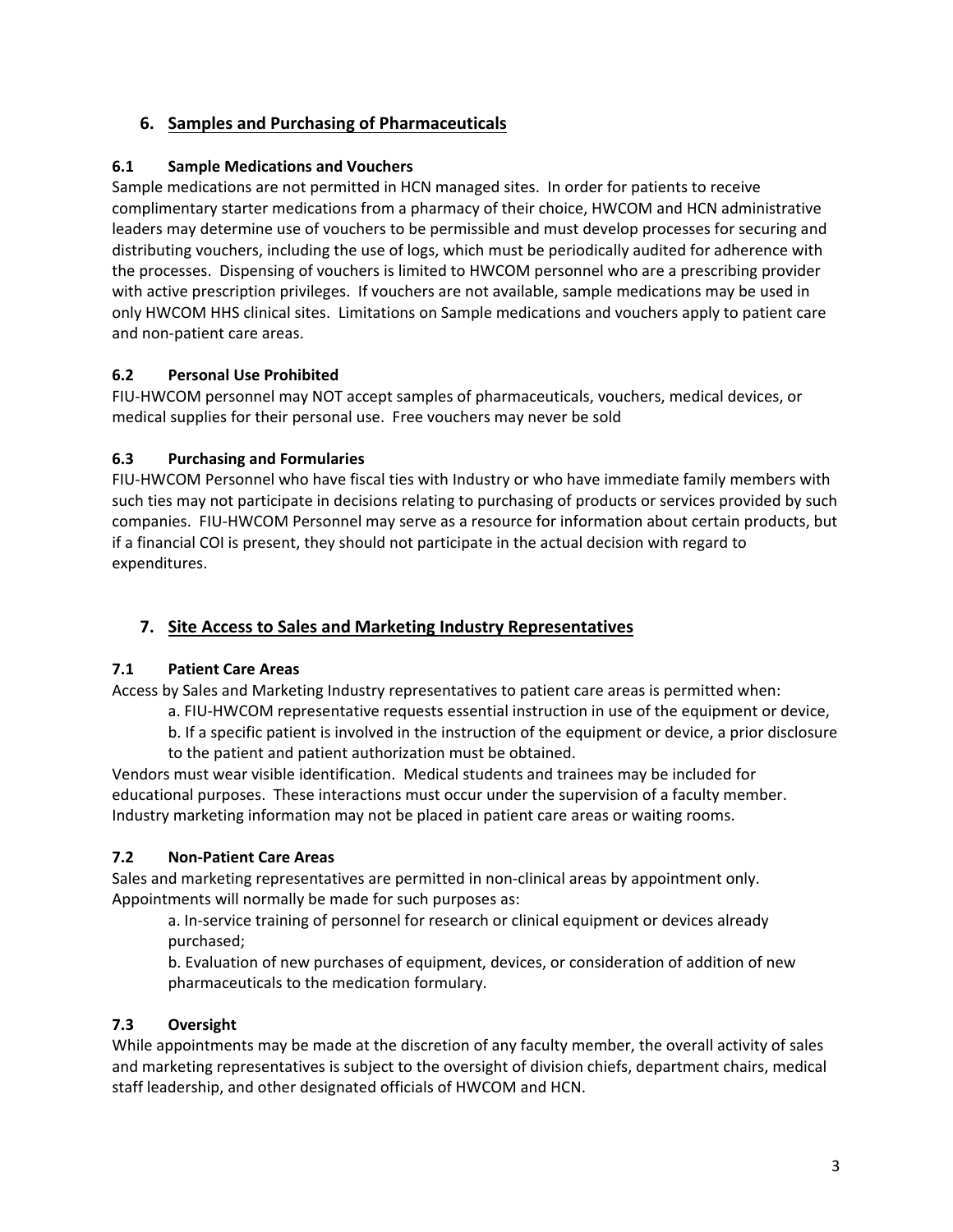### **8. Industry Support of Education**

### **8.1 Support by Industry of Continuing Medical Education and On‐site Educational Activities.**

All Continuing Medical Education (CME) events hosted or sponsored by the FIU‐HWCOM must comply with the Accreditation Council of Continuing Medical Education (ACCME) standards HWCOM CME Office will provide reports to the Industry Relations Workgroup of any vendor contribution exceeding \$10,000 in support of CME per year per vendor.

### **8.2 Payment for Attending**

Individuals may not accept compensation, including the defraying of costs, for simply attending a CME or other activity or conference (that is, if the individual is not speaking or otherwise actively participating or presenting at the event).

#### **8.3 Evaluation of Offered Sessions**

HWCOM Personnel should carefully evaluate their own participation in meetings and conferences that are fully or partially sponsored or run by industry because of the high potential for perceived or real conflict of interest. This provision does not apply to meetings of professional societies that may receive partial industry support, meetings governed by ACCME Standards, and the like. Individuals who actively participate in meetings and conferences supported in part or in whole by industry (e.g., by giving a lecture, organizing the meeting) should follow these guidelines:

a. Financial support by industry is fully disclosed by the meeting sponsor.

b. The meeting or lecture content is determined by the speaker and not the industrial sponsor:

c. The lecturer is expected to provide a fair and balanced assessment of therapeutic options and to promote objective scientific and educational activities and discourse

d. The FIU HWCOM Personnel participant is not required by an industry sponsor to accept advice or services concerning speakers, content, etc., as a condition of the sponsor's contribution of funds or services.

e. The lecturer makes clear that content reflects individual views and not the views of FIU HWCOM or FIU HCN.

f. The use of the FIU name in non‐FIU event is limited to the identification of the individual by his or her title and affiliation

#### **8.4 Industry Support for Scholarships, Fellowships, and Other Support for Trainees**

The FIU‐HWCOM solicits and welcomes Industry contributions for scholarships, fellowships, and other support for trainees, so long as the funds are given to FIU HWCOM through an affiliated entity or foundation (e.g. FIU Foundation); there is no expectation of benefit to the donor; the evaluation and selection of recipients is in the sole discretion of the FIU-HWCOM; and the allocation and distribution of funds is managed by the FIU‐HWCOM.

### **9. Industry Consulting and other Outside Relationships (e.g., consulting, advisory board, speaking, publishing, attending meetings or other financial interests)**

Outside Arrangement means a written or verbal arrangement with Industry for FIU‐HWCOM Personnel to perform consulting services, to serve on advisory boards, to speak at or attend an Industry sponsored events, to publish in Industry‐funded publications.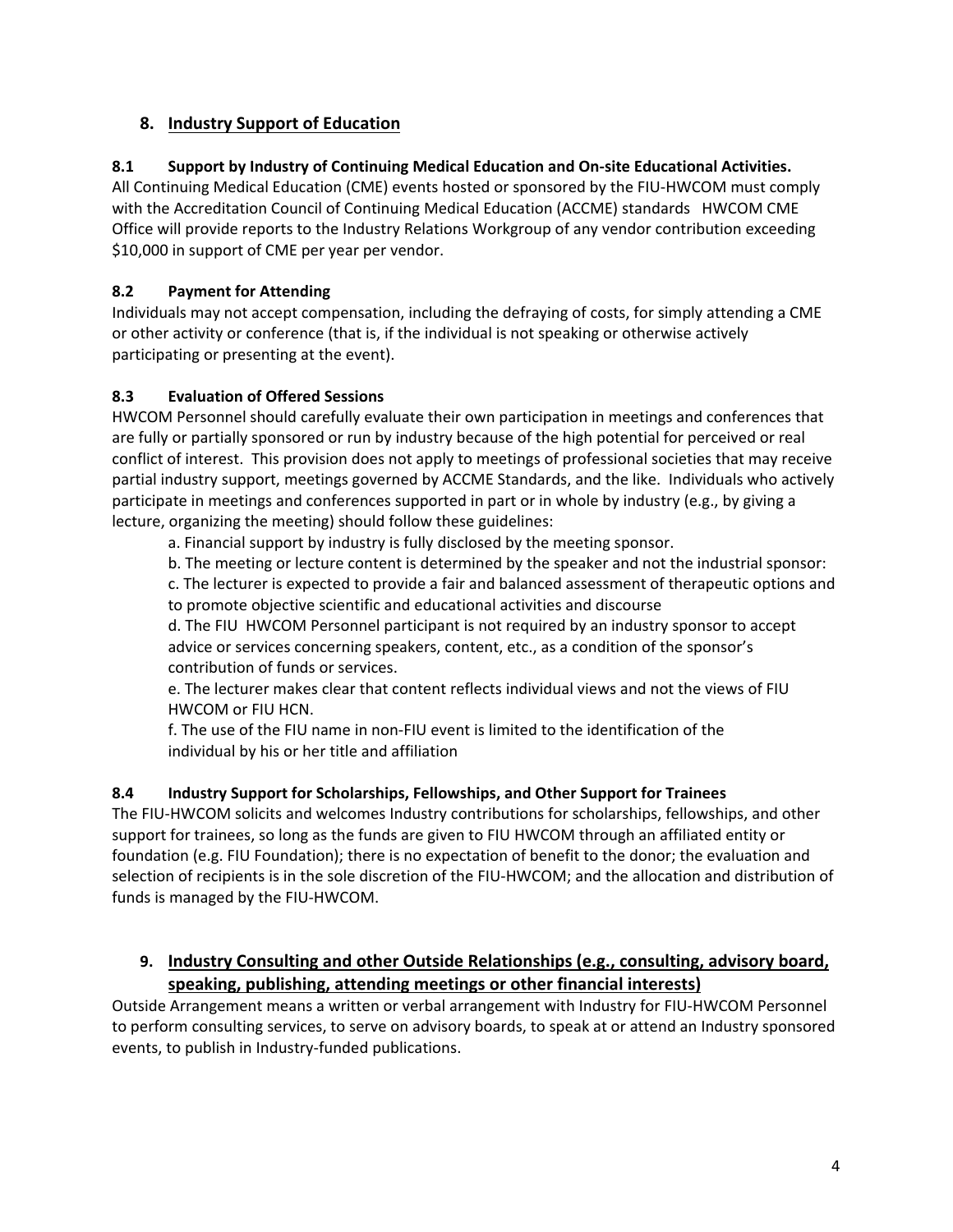#### **9.1 Disclosure of Outside Arrangements Involving Industry using the University Conflict of Interest Review process**

FIU‐HWCOM Personnel shall report their Outside Arrangements with Industry through the regular university COI process, using the Request for an Exemption/Disclosure under Section 112.313(12) (h), Florida Statutes, available online at, http://hr.fiu.edu/index.php?name=conflict\_of\_interest at least annually and as often as needed to disclose new relationships. All such reports are open to the public.

### **9.2 Consulting or Service Agreements**

Consulting arrangements that simply pay HWCOM Personnel a guaranteed amount with minimal or no associated duties or deliverables (such as participation on scientific advisory boards that do not regularly meet and provide scientific advice) or excessive compensation for the services provided shall be considered gifts and are consequently prohibited. All consulting agreements must meet the following requirements to be acceptable:

a. **Contract.** Consulting should be supported by a written contract with specific deliverables, which must be restricted to scientific issues, not marketing, and which require FIU HWCOM Personnel's technical and professional judgment or assessment.

b. **Scientific Issues.** The specific and substantive deliverables in the written agreement must be restricted to scientific issues such as:

- 1) design of a new clinical trial or conduct of an existing clinical trial with which FIU is involved;
- 2) development of a new diagnostic, therapeutic or technical product; or
- 3) development of an educational product

#### c. **Compensation and Reimbursement.**

- 1) The compensation paid must be reasonable and reflect fair market value for the services and time provided;
- 2) The compensation paid must not be considered excessive when looked at overall for all time expended for consulting or honoraria;
- 3) All services must be performed on personal time unless the consulting income is paid to FIU; and
- 4) Travel and expense reimbursement must be reasonable and necessary for the provision of the above services.

#### **9.3 Submission of Consulting Agreements**

Consulting agreements must be submitted via the FIUCOI/ Outside Activities reporting process for review by the FIU HWCOM COI Work group, including Legal Affairs.

#### **9.4 Advisory Board**

Membership on Industry advisory boards by HWCOM Personnel is permitted so long as the board regularly meets and provides scientific advice or other guidance that advances academic values and promotes ethical relationships between academic health sciences and Industry. Honoraria for serving on advisory boards, whether received by the individual or by the FIU‐HWCOM, must be modest and consistent with fair market value. In addition, the individual may receive reasonable travel expenses (such as airfare, mileage, lodging, tips, meals and other transportation costs) as approved by the FIU COI approval process.

#### **9.5 Industry‐Funded Speaking Relationships, Meetings, and Publications**

a. **General Guidelines.** FIU‐HWCOM Personnel must assure that participation in Industry‐ funded speaking relationships, meetings, and publications serves to advance scientific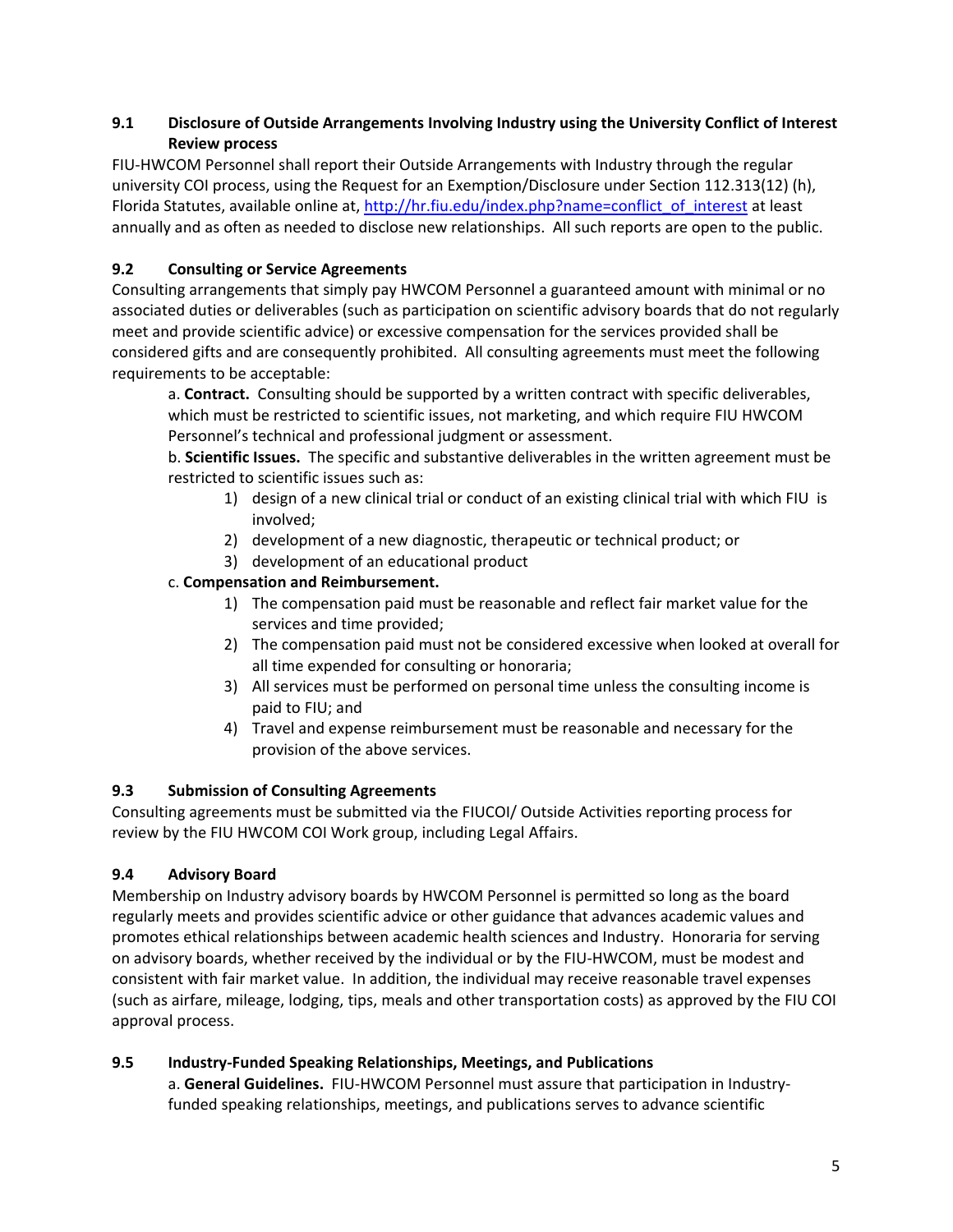knowledge or patient care and are not primarily Industry marketing activities. Honoraria for speaking engagements, whether received by the individual or by the FIU‐HWCOM, must be modest and consistent with fair market value for the time spent in preparing and presenting the talk. In addition, the individual may receive reasonable travel expenses (such as airfare, mileage, lodging, tips, meals and other transportation costs) as approved by the FIU COI approval process.

b. **If FIU HWCOM Personnel are Presenting.** FIU‐HWCOM Personnel are responsible for the scientific integrity of material presented in any talk or publication. FIU‐HWCOM Personnel shall not participate in educational presentations or scientific publications if:

- 1) the content is controlled by or requires prior approval by Industry,
- 2) the content is not based on the best available scientific evidence, or
- 3) substantial portions are written by someone who is not an author or if all authors are not properly acknowledged.

c. **Speaker's Bureau.** Participation by FIU‐HWCOM Personnel in "Speakers' Bureau Activity" is strictly prohibited. "Speakers' Bureau Activity" means any speaking engagement in which FIU‐ HWCOM Personnel would be speaking on behalf of Industry. The FIU-HWCOM shall not sponsor and/or host any Speakers' Bureau Activities.

#### **10. Disclosure to Students, Residents, Colleagues and Patients**

FIU‐HWCOM Personnel shall disclose Industry, business or consulting relationships and Significant Financial Interests that are relevant to the topic discussed in scholarly publications, lectures, and presentations to students, residents or colleagues (e.g., showing a slide during each lecture/presentation). Disclosure of such relevant relationships and financial interests should also be made to patients when appropriate to enable patients to make informed decisions respecting their medical care. All such disclosures must specify when the FIU‐HWCOM Personnel is participating in an individual capacity and not on behalf of the FIU‐HWCOM or University.

#### **11. Research with Human Subjects**

Gifts or contributions by Industry for research purposes must be managed in accordance with processes established by the FIU Division of Research.

#### **12. Philanthropy**

FIU‐HWCOM welcomes and solicits donations from industries that support the FIU‐HWCOM's mission, goals, and objectives. Such funds should be directed to the FIU Foundation, which, under the direction of the Dean of the HWCOM, will distribute the funds to support HWCOM's missions.

The FIU Foundation and other tax exempt entities such as the direct support organizations (DSO) assist the FIU‐HWCOM in soliciting, receiving, and managing charitable donations. All charitable donations must be free of any implied or explicit expectations of benefit to the donor. Corporate sponsors may not make commercial exhibits, distribution of promotional materials or the inclusion of company representatives a requirement for support.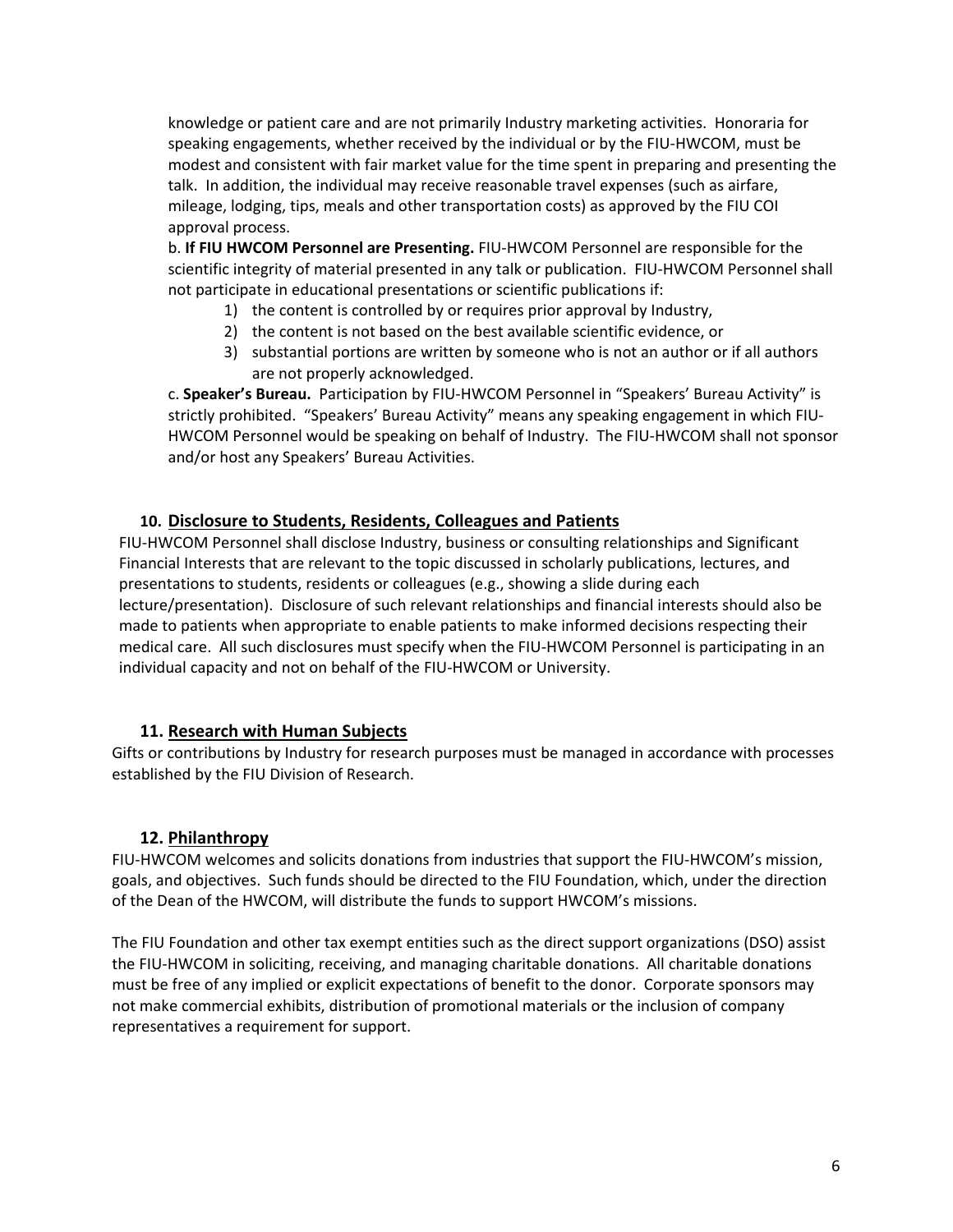#### **13. Training of FIU‐HWCOM Personnel**

FIU-HWCOM medical school curriculum includes instruction for medical students in understanding and addressing individual and institutional COI in interactions with Industry and how the potential for COI impacts/influences education, research and patient care/clinical judgment. Medical students and FIU‐ HWCOM Personnel are required to receive specific instruction regarding this policy.

#### **14. Ghostwriting**

The FIU‐HWCOM has zero tolerance for plagiarism and for publication of articles under the authorship of individuals who did not, in fact, contribute to the production of the manuscript. All persons who participate in the production of an article should receive credit for a publication, but must make a substantial contribution to the preparation of a manuscript by meeting the standards established by the International Committee of Medical Journal Editors (ICMJE). An academic researcher should not apply his/her name to an article to which they did not make a substantial contribution. This violates the principles of ethical authorship and research integrity outlined in the ICMJE guidelines http://www.icmje.org/conflicts-of-interest/ and other scientific standards for authorship and is absolutely prohibited.

### **15. HWCOM Conflict of Interest Work Group (HWCOM COI Workgroup)**

The HWCOM COI work group, as part of the FIU COI process will evaluate and make determinations of reported relationships made in accordance with this policy.